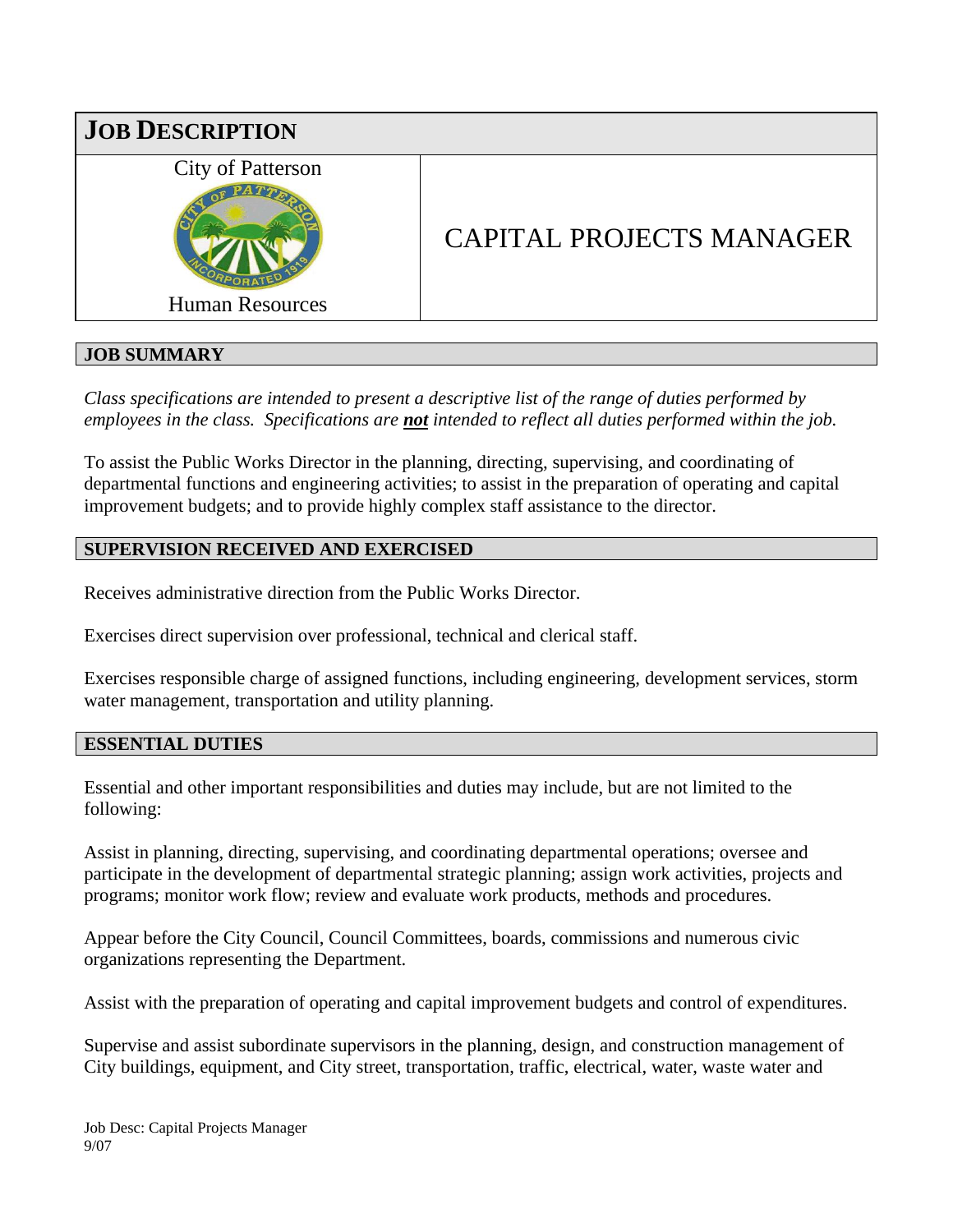drainage systems; establish long-range plans and goals, including strategic planning for the utility enterprise funds, rate setting, and issues dealing with environmental regulations.

Manage assigned activities within the department, such as storm water management, transportation planning, and pavement management programs.

Participate in recommending the appointment of personnel; provide or coordinate staff training; work with employees to correct deficiencies; implement discipline procedures; recommend employee terminations.

Coordinate Department activities with those of other departments and outside agencies and organizations; provide staff assistance to the Public Works Director; prepare and present staff reports and other necessary correspondence.

Monitor franchises and service agreements related to solid waste, telecommunications or other utilities.

Establish performance expectations and evaluate performance of subordinate personnel.

Evaluate and recommend professional engineering consultants and contracts.

Prepare a variety of correspondence including general and special reports.

Conduct feasibility studies and planning for water line and sewer line extensions.

Coordinate activities with consultants, engineers, developers, contractors, other City departments and divisions, and with outside agencies.

Develop plans, specifications, and other contract documents.

Coordinate Capital Improvements Program.

## **MIMIMUM QUALIFICATIONS**

## **Knowledge of:**

Principles of supervision, training, management and public works administration.

Pertinent Federal, State, and local rules, regulations, and ordinances.

Methods, materials, and techniques used in the construction of private and public works projects.

Applicable laws and regulatory codes relevant to assigned area of responsibility.

Principles of budget preparation and expenditure control. Principles and practices as applied to the field of municipal public works, including planning, development, design, and construction.

Job Desc: Capital Projects Manager 9/07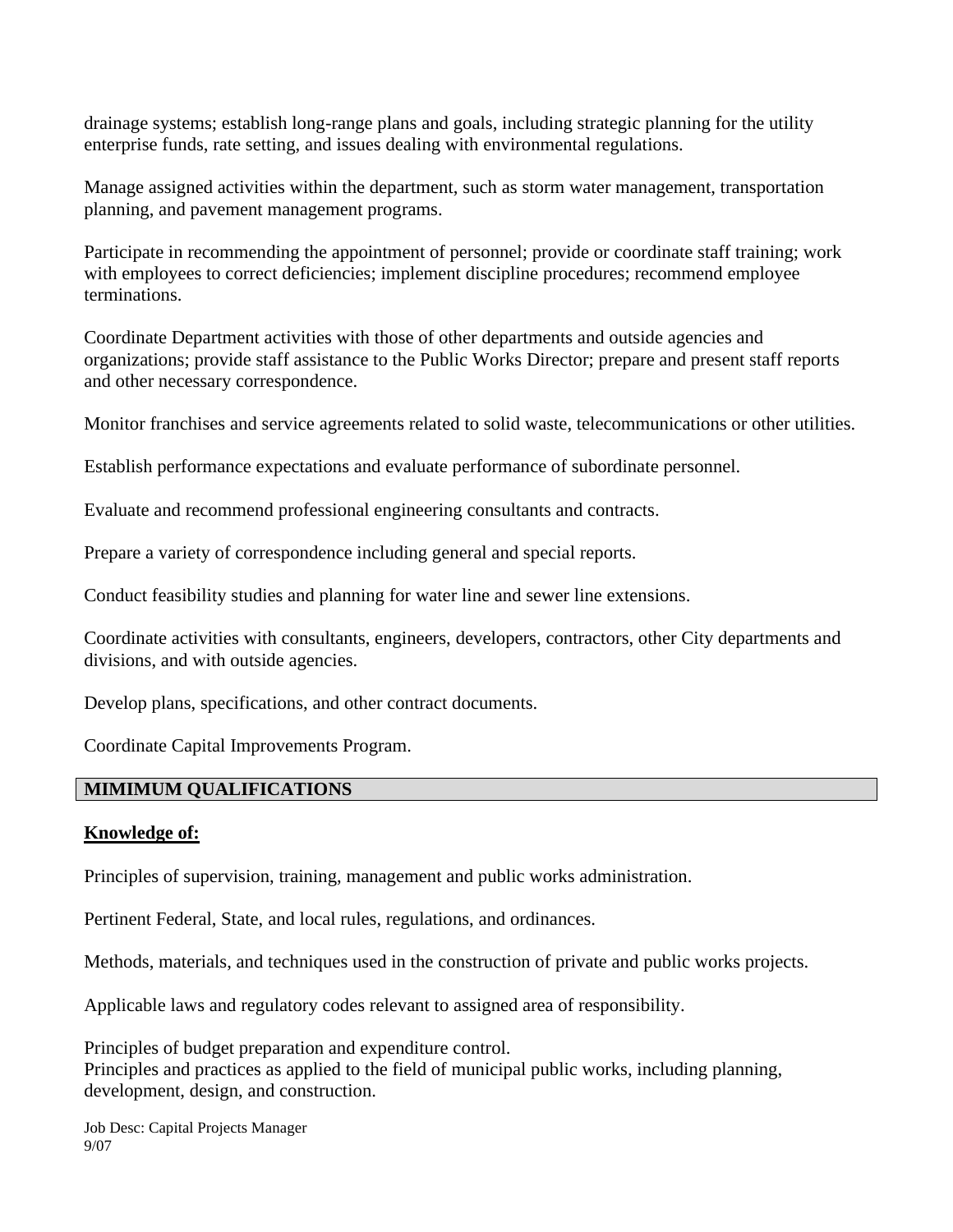Technical, legal, and financial issues related to the conduct of municipal public works program.

Strategic planning, rate setting and environmental regulations for municipal utilities.

Methods of preparing designs, plans, specifications, estimates, reports and recommendations relating to proposed public works projects.

Procedures, materials, equipment and methods used in all areas of public works activities.

### **Ability to:**

Oversee and coordinate the activities of a number of sections within the Department.

Operate a variety of general and technical software, including GIS, CAD systems, project management software and spreadsheets.

Prepare and review construction documents, plans and specifications, cost estimates and bid documents.

Assist with the preparation of departmental operating and capital improvement budgets and control budget expenditures.

Perform technical research.

Review and interpret cost estimates

Effectively represent the Department before the Council, Council Committees, boards, commissions, public agencies and private groups.

Prepare clear and concise written reports and develop appropriate recommendations.

Effectively manage assigned areas of the departmental program.

Establish and maintain cooperative relationships with those contacted during the course of work.

Perform a variety of technical and prepare reports of findings.

**Education:** Equivalent to a Bachelor's degree from an accredited college or university with major course work in construction administration, civil engineering, public or business administration or a related field.